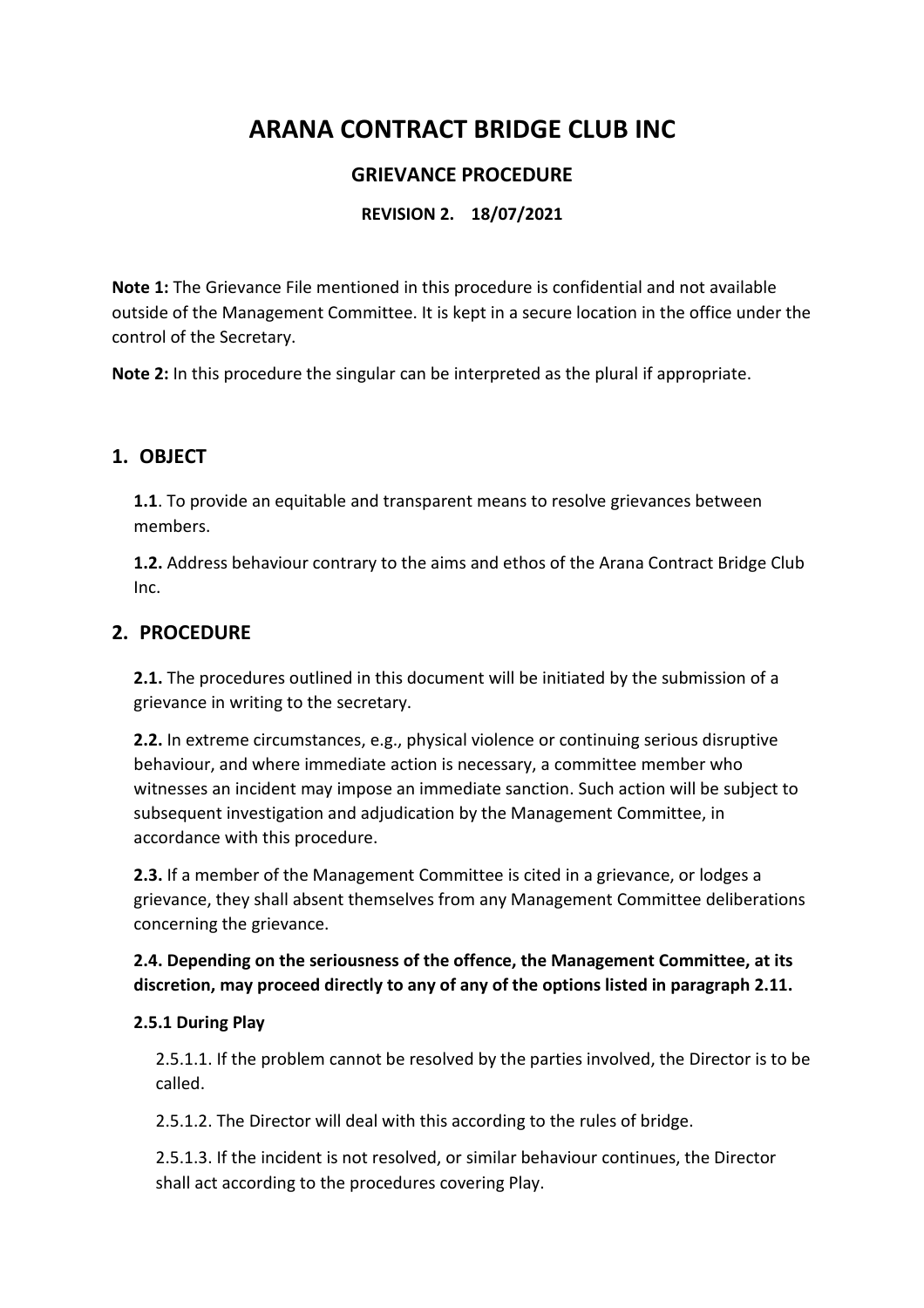2.5.1.4. If the incident is not resolved, or similar behaviour continues, as soon as practical after the play session ends the Director shall forward a written report to the club Secretary with a full description of the incident. The report should include witnesses, what was done to try to resolve the incident and all other relevant details. Those affected by the incident should also submit their own written account or a jointly signed account of the incident to the club secretary.

#### **2.5.2 Outside of Play**

2.5.2.1. Initially any inappropriate behaviour should be addressed immediately by the affected person and an attempt made to resolve the problem there and then by the parties involved.

2.5.2.2. If the problem is not resolved or similar behaviour continues, the affected person shall notify the club secretary in writing as soon as practical after the incident occurs. The report should name witnesses to the incident, what was done to try to resolve the incident and all other relevant details.

2.5.2.3. Everyone who was affected by the incident should submit a written account or alternatively submit a jointly signed account of the incident.

2.5.2.4. If no written report is submitted, a personal approach may be made by a Management Committee member to try to resolve the problem, but the Management Committee will be unable to act on the grievance.

**2.6**. On receipt of a written grievance the Secretary shall within 7 days:

- Advise the complainant in writing that a copy of the grievance will be forwarded to the respondent.
- Send the respondent a copy of the grievance asking for a response within 7 days.

**2.7.** The Secretary shall take the grievance and response to the next Management Committee meeting for action. If an urgent resolution is required, the Management Committee may deal with the grievance through online communication or a special, rather than wait for the next Management Committee meeting.

**2.8.** If the respondent does not reply within 7 days, the grievance will be dealt with at the next Management Committee meeting without their response.

**2.9.** The original complaint should be investigated by one or more Management Committee members including interviews of any witnesses.

**2.10.** The Management Committee shall then use their discretion on how to proceed. Correspondence In shall record a grievance has been filed but no details are to be disclosed. Details will be recorded in the Grievances File.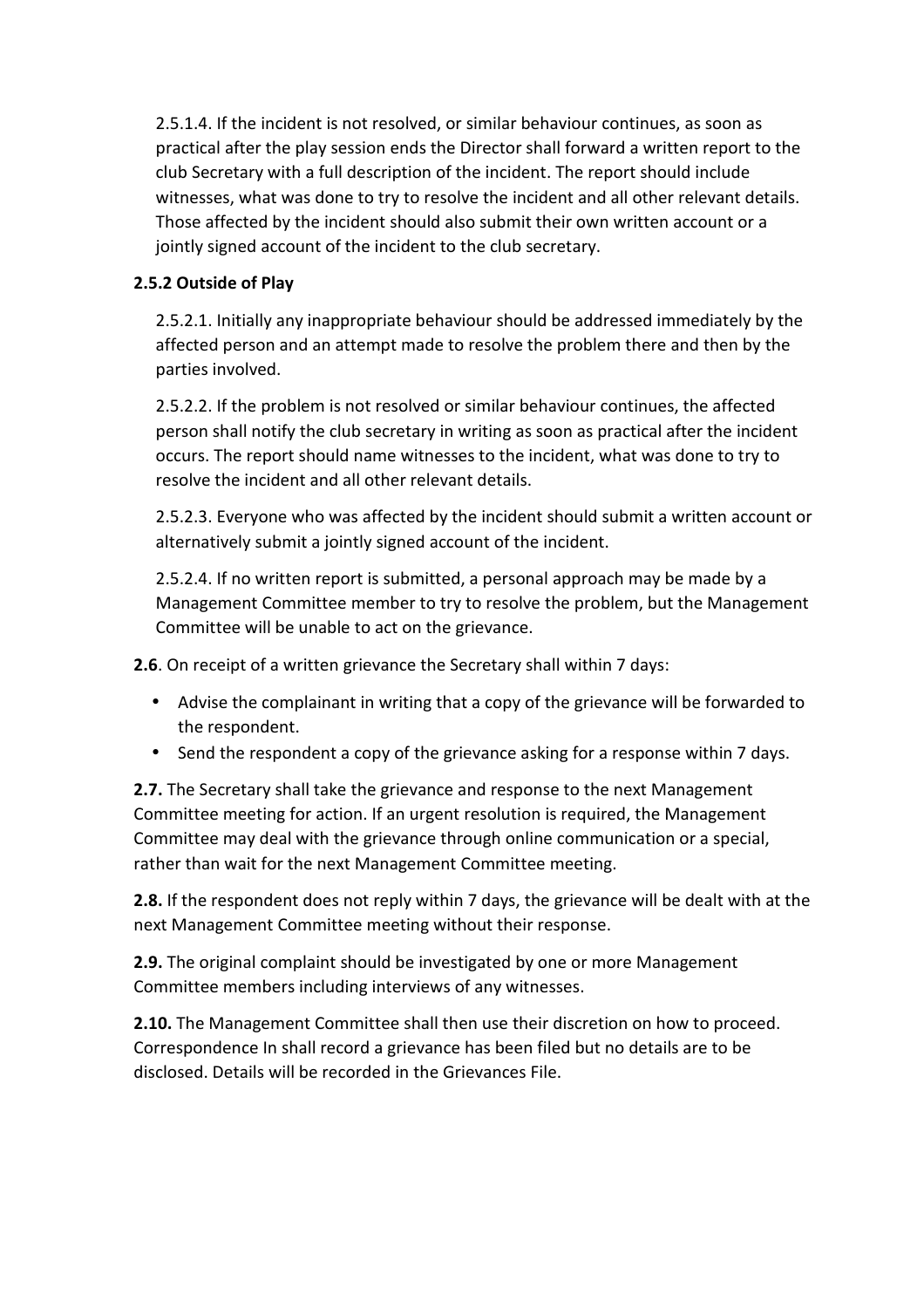#### **2.11. Options include in order of priority**

- **Personal Approach:** If acceptable to the complainant, a personal approach by the President (or the President's nominee) will be made to the respondent to try to gain an apology from the respondent and a commitment to change their behaviour.
- **Mediation:** If a personal approach is unsuccessful, proceed to mediation between the two parties.
- **Suspension.**
- **Termination of membership.**

#### **2.12. Personal approach**

2.12.1. Within 7 days of receipt by the Secretary of the written grievance, the President (or nominee) should make a personal approach to the respondent to arrange a mutually acceptable meeting time and place to try to resolve the conflict without it escalating.

2.12.2. The President should contact the complainant before this meeting and determine what would be a satisfactory outcome for the complainant.

2.12.3. The President (or nominee) and respondent may, at their discretion, elect to have one other person accompany either of them to this meeting.

2.12.5. The President (or nominee) shall document this meeting and its' outcome and file it in the Grievances File.

2.12.6. If the grievance is justified, the offender must be made unambiguously aware that this meeting constitutes a warning.

2.12.7. A brief mention of the outcome is be recorded in the next monthly Management Committee minutes. Full details are recorded in the Grievance File.

## **2.13. Mediation**

2.13.1. Mediation is a meeting between the complainant and the respondent mediated by a third party. Both parties may request a support person to attend the mediation session.

2.13.2. Mediation will occur if:

- A Personal approach is unsuccessful, or the complainant wishes to go directly to mediation.
- A second and separate grievance is received against the same person.
- The Management Committee decides the matter warrants proceeding directly to mediation.

2.13.3. The Secretary will co-opt an available Committee Member who will facilitate the mediation session.

2.13.4. The Secretary will keep a record of the meeting and record the outcome.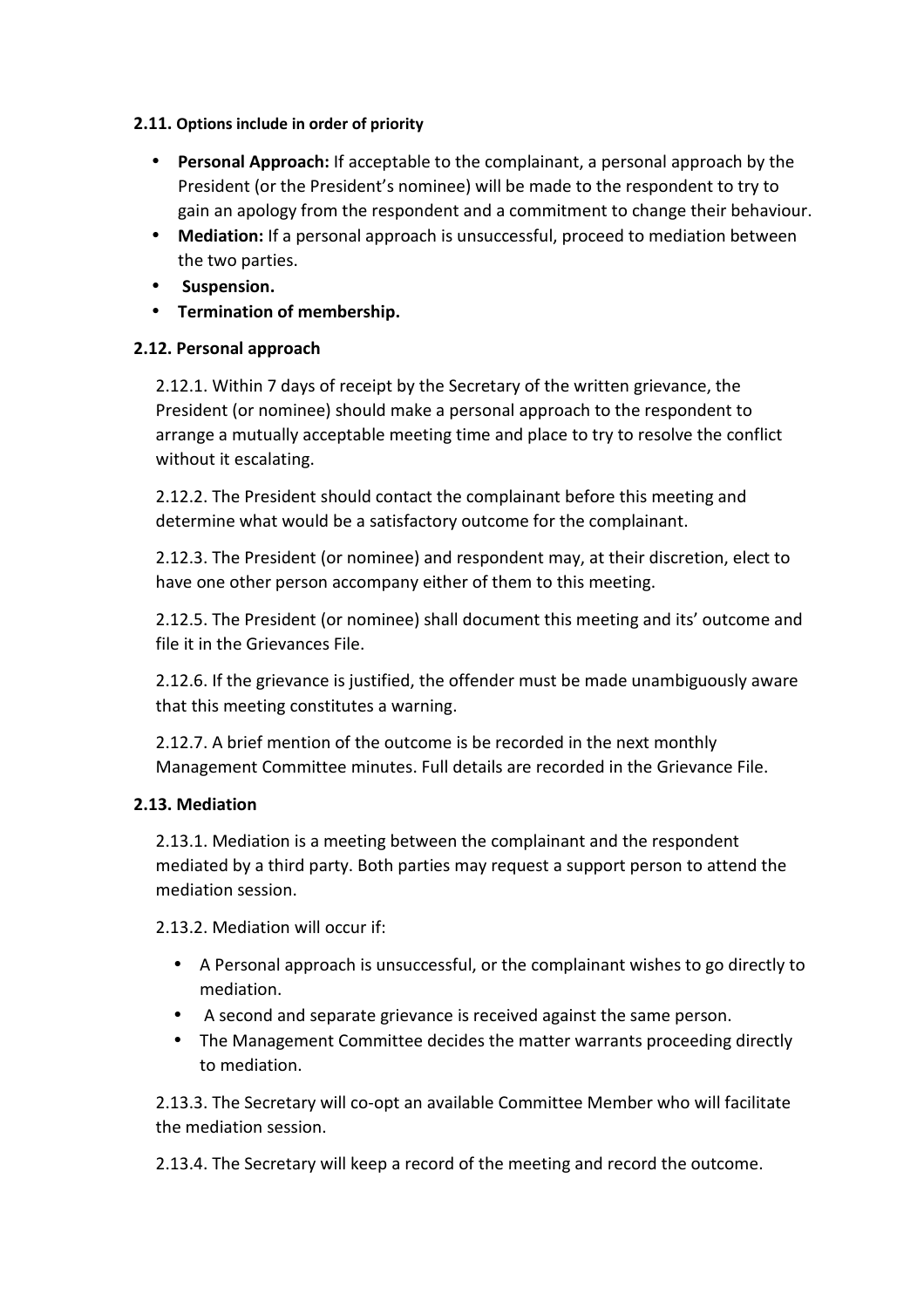2.13.5. A Committee Member will be excluded from mediation if there is a conflict of interest or previous adverse history with any party to the grievance.

2.13.6. If all Committee Members are objected to, the Secretary will co-opt another member of the club.

2.13.7. At a mutually agreeable date, time and venue, the mediation will be a sit-down discussion with all parties. In most cases a simple negotiation and/or apology or warning will suffice.

2.13.8. If the grievance is justified the respondent must be made aware, unambiguously, that this meeting constitutes a warning.

2.13.9. The result of the mediation will be taken to the Management Committee for official endorsement.

#### **2.14. Suspension**

2.14.1. If the grievance is unresolved after mediation, the matter will be taken to the Management Committee for adjudication.

2.14.2. If the Management Committee decides on suspension, the offender shall be issued, as soon as practical after the decision, a notification to show cause why their membership or playing rights should not be suspended.

2.14.3. The offender can appeal the suspension to the Management Committee at a mutually agreed date, time and place and they may bring one support person. Alternatively, they may decide to only submit a written response.

2.14.4. The suspension remains in force until the final appeal is heard.

2.14.5. After the appeal the decision of the Full Committee Meeting shall be final unless termination of a member's membership of the Arana Contract Bridge Club is the penalty. In this case the offender may appeal at a General Meeting of the whole club (see Constitution – Section 9).

2.14.6. If an offender receives three warnings over three separate grievances, the Management Committee may commence action to terminate or suspend the offender's membership as per the constitution.

## **2.15. Termination of membership**

2.15.1. If the Management Committee decides on termination of membership, the offender shall be issued, as soon as practical after the decision, a notification to show cause why their membership should not be terminated.

2.15.2. The member may appeal the decision at a General Meeting of the whole club (see Constitution – Section 9).